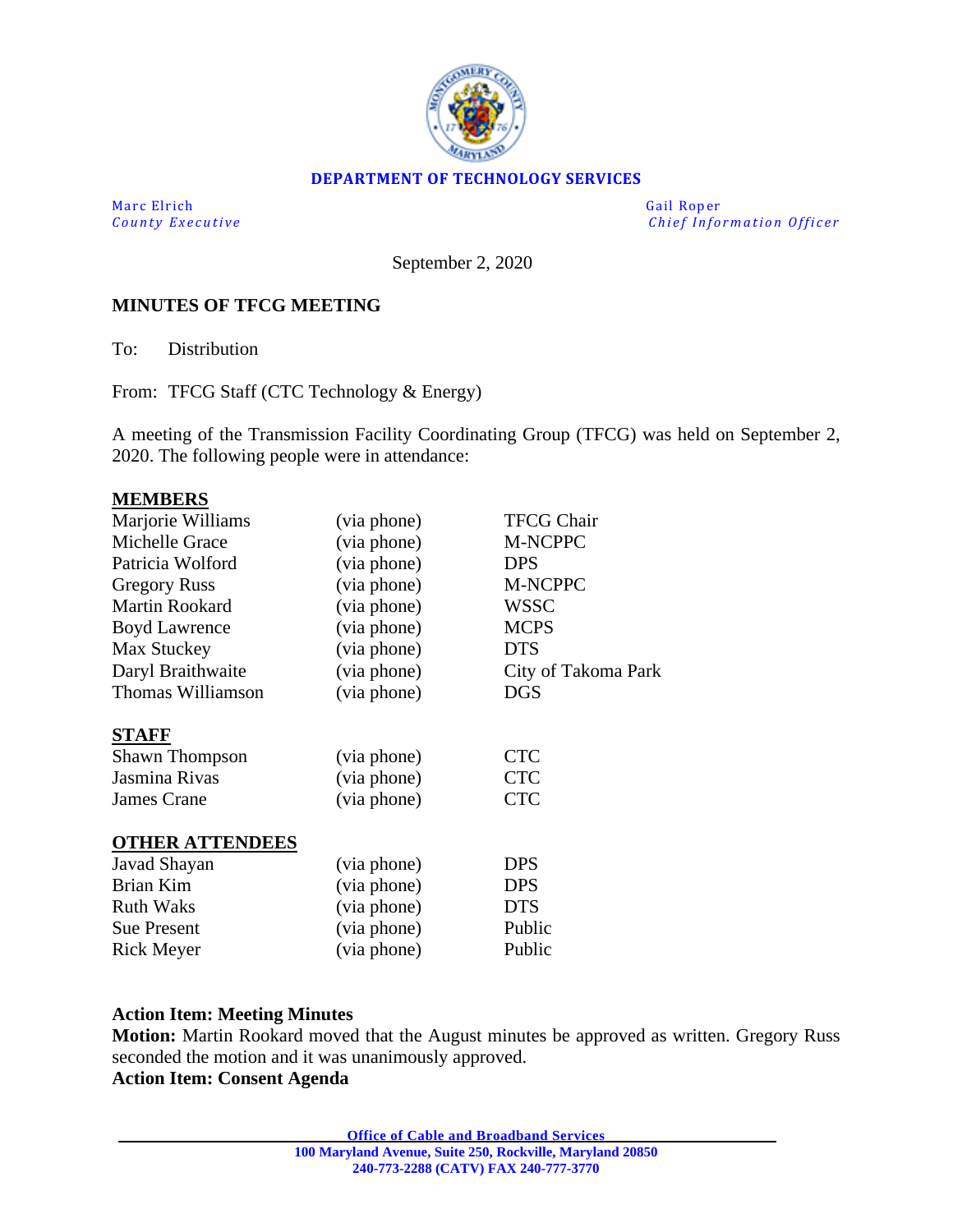Minutes of TFCG Meeting Held September 2, 2020 Page 2 of 5

# **Consent Agenda**

*1. Application Number:* 2020071214 *Type:* Minor Modification *Received (date):*7/16/2020 *Revised:* 7/29/2020

*Applicant:* Smartlink Group on behalf of AT&T Wireless *Full Corporate Name of the Facility Owner:* New Cingular Wireless PCS, LLC *Site Name/Location:* Wayne Manchester Towers*/*25 Wayne Ave E., Silver Spring *Zoning Standard:* R-10 *Property Owner:* Wayne Manchester Limited Partnership *Description:* Relocate three antennas. Add three antennas and three RRHs at 98' on an existing 72' building. *Tower Coordinator Recommendation:* Recommended. Recommendation is subject to compliance with all applicable laws. [https://montgomerycountytfcg.s3.amazonaws.com/Applications/MC2020071214+Applic](https://montgomerycountytfcg.s3.amazonaws.com/Applications/MC2020071214+Application.pdf) [ation.pdf](https://montgomerycountytfcg.s3.amazonaws.com/Applications/MC2020071214+Application.pdf)

*2. Application Number:* 2020071215 *Type:* Minor Modification *Received (date):*7/16/2020 *Revised:* 7/29/2020

*Applicant:* Smartlink Group on behalf of AT&T Wireless *Full Corporate Name of the Facility Owner:* New Cingular Wireless PCS, LLC *Site Name/Location:* Rock Creek Terrace Apts*/*12630 Veirs Mill Rd., Rockville *Zoning Standard:* R-H *Property Owner:* Rock Creek Terrace LP *Description:* Remove and replace three antennas and six RRHs at 175' on an existing 153' building.

*Tower Coordinator Recommendation:* Recommended. Recommendation is subject to compliance with all applicable laws.

[https://montgomerycountytfcg.s3.amazonaws.com/Applications/MC2020071215+Applic](https://montgomerycountytfcg.s3.amazonaws.com/Applications/MC2020071215+Application.pdf) [ation.pdf](https://montgomerycountytfcg.s3.amazonaws.com/Applications/MC2020071215+Application.pdf)

*3. Application Number:* 2020071218 *Type:* Minor Modification *Received (date):*7/20/2020 *Revised:* 7/29/2020

*Applicant:* Sitelink Wireless of behalf of T-Mobile *Site Name/Location:* Wildwood Medical Center*/*10401 Old Georgetown Rd., Bethesda *Zoning Standard:* CRT-1.25 *Property Owner:* Wildwood Medical Center *Description:* Remove and replace three antennas. Add three RRHs at 55' on an existing 49'6" building.

*Tower Coordinator Recommendation:* Recommended. Recommendation is subject to compliance with all applicable laws.

[https://montgomerycountytfcg.s3.amazonaws.com/Applications/MC2020071218+Applic](https://montgomerycountytfcg.s3.amazonaws.com/Applications/MC2020071218+Application.pdf) [ation.pdf](https://montgomerycountytfcg.s3.amazonaws.com/Applications/MC2020071218+Application.pdf)

*4. Application Number:* 2020071222 *Type:* Minor Modification *Received (date):*7/22/2020 *Revised:* 7/30/2020

*Applicant:* Crown Castle on behalf of Verizon Wireless *Site Name/Location:* Aspen Monopole*/*15710 New Hampshire Ave., Silver Spring *Zoning Standard:* RE-2 *Property Owner:* Michael A. Grodin *Description:* Remove six antennas and three RRHs. Add six antennas and six RRHs at 171' on a 170' monopole.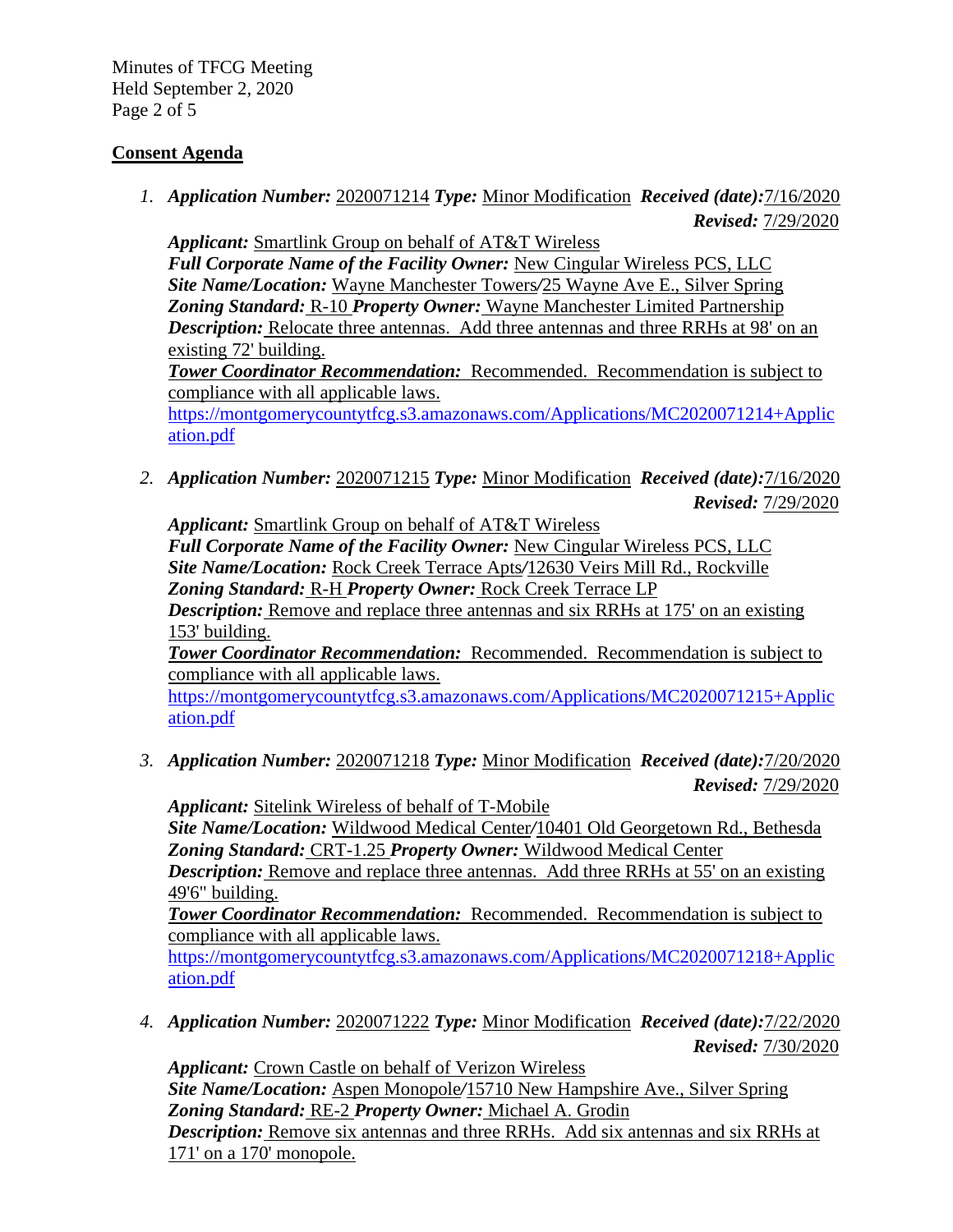*Tower Coordinator Recommendation:* Recommended. Recommendation is subject to compliance with all applicable laws. [https://montgomerycountytfcg.s3.amazonaws.com/Applications/MC2020071222+Applic](https://montgomerycountytfcg.s3.amazonaws.com/Applications/MC2020071222+Application.pdf) [ation.pdf](https://montgomerycountytfcg.s3.amazonaws.com/Applications/MC2020071222+Application.pdf)

*5. Application Number:* 2020071224 *Type:* Minor Modification *Received (date):*7/27/2020 *Revised:* 7/31/2020

*Applicant:* Smartlink Group on behalf of T-Mobile *Site Name/Location:* EZ Storage - Takoma Park*/*1352 Holton Ln., Adelphi *Zoning Standard:* CRT-2.5 *Property Owner:* Takoma Park Land LLLP *Description:* Remove and replace three antennas. Add three RRHs at 62' on an existing 53' building. *Tower Coordinator Recommendation:* Recommended. Recommendation is subject to compliance with all applicable laws.

[https://montgomerycountytfcg.s3.amazonaws.com/Applications/MC2020071224+Applic](https://montgomerycountytfcg.s3.amazonaws.com/Applications/MC2020071224+Application.pdf) [ation.pdf](https://montgomerycountytfcg.s3.amazonaws.com/Applications/MC2020071224+Application.pdf)

*6. Application Number:* 2020071226 *Type:* Minor Modification *Received (date):*7/29/2020 *Revised:* 7/31/2020

*Applicant:* Smartlink Group on behalf of T-Mobile *Site Name/Location:* Grand Bel Manor*/*3842 Bel Pre Rd., Silver Spring *Zoning Standard:* R-20 *Property Owner:* Grand Bel Manor Condominiums *Description:* Remove four antennas and four RRHs. Add eight antennas and eight RRHs at 39'11"/43'5" on an existing 32' building. *Tower Coordinator Recommendation:* Recommended. Recommendation is subject to

compliance with all applicable laws.

[https://montgomerycountytfcg.s3.amazonaws.com/Applications/MC2020071226+Applic](https://montgomerycountytfcg.s3.amazonaws.com/Applications/MC2020071226+Application.pdf) [ation.pdf](https://montgomerycountytfcg.s3.amazonaws.com/Applications/MC2020071226+Application.pdf)

*7. Application Number:* 2020071205 *Type:* Minor Modification *Received (date):* 7/7/2020 *Revised:* 8/6/2020

*Applicant:* Crown Castle on behalf of Verizon Wireless *Site Name/Location:* Ferguson Farm*/*14825 Comus Rd., Clarksburg *Zoning Standard:* AR *Property Owner:* John W. Ferguson *Description:* Remove nine antennas and three RRHs. Add six antennas and six RRHs at 175' on an existing 193' tower.

*Tower Coordinator Recommendation:* Recommended. Recommendation is subject to compliance with all applicable laws.

[https://montgomerycountytfcg.s3.amazonaws.com/Applications/MC2020071205+Applic](https://montgomerycountytfcg.s3.amazonaws.com/Applications/MC2020071205+Application.pdf) [ation.pdf](https://montgomerycountytfcg.s3.amazonaws.com/Applications/MC2020071205+Application.pdf)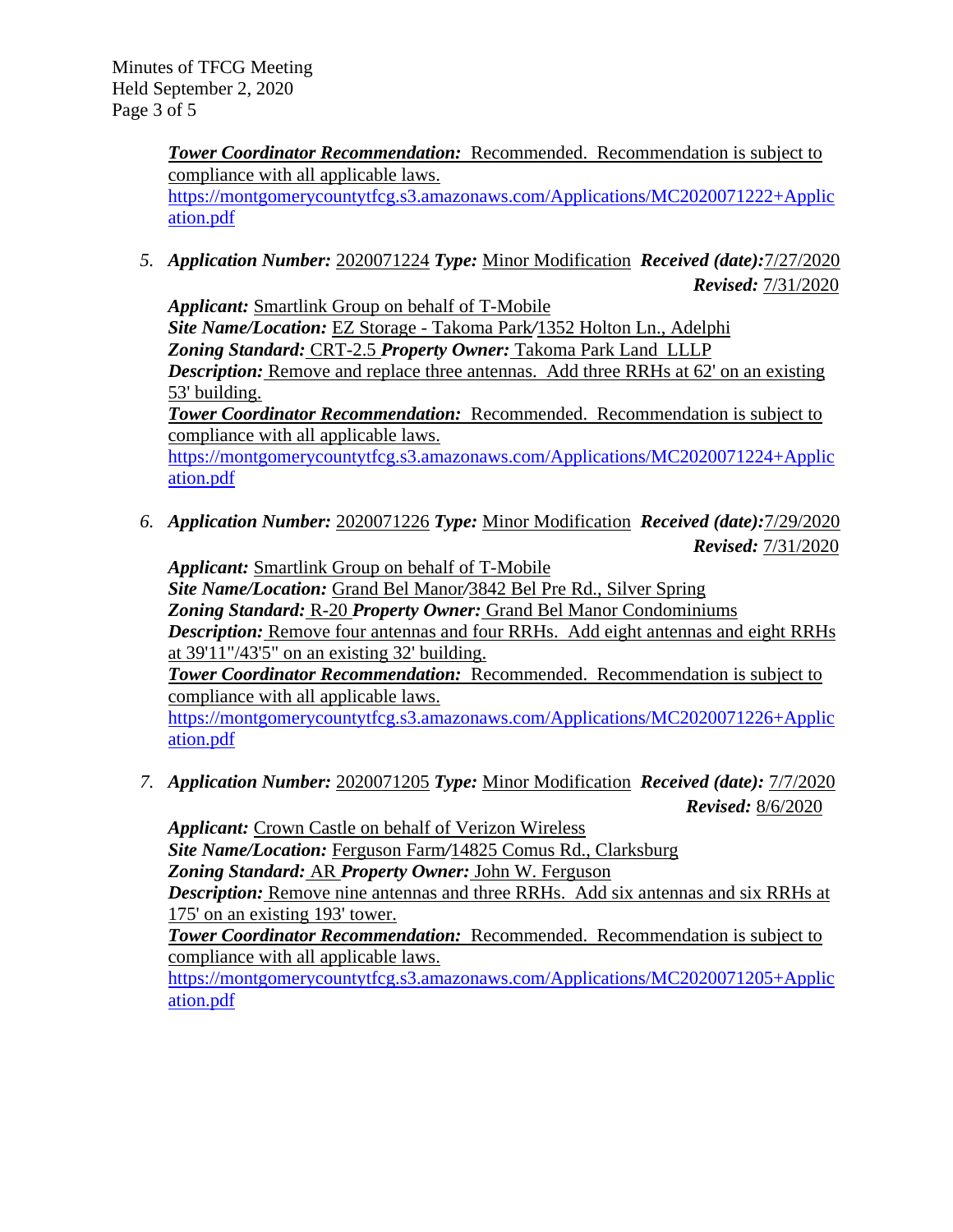Minutes of TFCG Meeting Held September 2, 2020 Page 4 of 5

> *8. Application Number:* 2020071223 *Type:* Minor Modification *Received (date):*7/22/2020 *Revised:* 7/30/2020 *Revised:* 8/11/2020

*Applicant:* Crown Castle on behalf of Fox TV *Site Name/Location:* Pinnacle Towers*/*5202 (aka 5208) River Rd., Bethesda *Zoning Standard:* IM-2.5 *Property Owner:* Pinnacle Towers Inc **Description:** Add two antennas and two microwave dish antennas at 160'/525'/775' on an existing 745' tower.

*Tower Coordinator Recommendation:* Recommended. Recommendation is subject to compliance with all applicable laws.

[https://montgomerycountytfcg.s3.amazonaws.com/Applications/MC2020071223+Applic](https://montgomerycountytfcg.s3.amazonaws.com/Applications/MC2020071223+Application.pdf) [ation.pdf](https://montgomerycountytfcg.s3.amazonaws.com/Applications/MC2020071223+Application.pdf)

*9. Application Number:* 2020081246 *Type:* Minor Modification *Received (date):*8/17/2020 *Revised:* 8/24/2020

*Applicant:* Smartlink Group on behalf of T-Mobile *Site Name/Location:* The Meadows*/*12520 Prosperity Dr., Silver Spring *Zoning Standard:* CR-0.75 *Property Owner:* PSB Meadows LLC *Description:* Remove four antennas and four RRHs. Add eight antennas and eight RRHs at 47' on an existing 41' building. *Tower Coordinator Recommendation:* Recommended. Recommendation is subject to compliance with all applicable laws. [https://montgomerycountytfcg.s3.amazonaws.com/Applications/MC2020081246+Applic](https://montgomerycountytfcg.s3.amazonaws.com/Applications/MC2020081246+Application.pdf) [ation.pdf](https://montgomerycountytfcg.s3.amazonaws.com/Applications/MC2020081246+Application.pdf)

*10. Application Number:* 2020081238 *Type:* Minor Modification *Received (date):*8/11/2020 *Revised:* 8/25/2020

*Applicant:* NB&C on behalf of T-Mobile

*Site Name/Location:* Park Ritchie Apts*/*7600 Maple Ave., Takoma Park *Zoning Standard:* R-10 *Property Owner:* Park Ritchie LLC

*Description:* Remove and replace three antennas. Add three RRHs at 167' on an existing 148' apartment building.

*Tower Coordinator Recommendation:* Recommended. Recommendation is subject to compliance with all applicable laws.

[https://montgomerycountytfcg.s3.amazonaws.com/Applications/MC2020081238+Applic](https://montgomerycountytfcg.s3.amazonaws.com/Applications/MC2020081238+Application.pdf) [ation.pdf](https://montgomerycountytfcg.s3.amazonaws.com/Applications/MC2020081238+Application.pdf)

*11. Application Number:* 2020081247 *Type:* Minor Modification *Received (date):*8/18/2020 *Revised:* 8/25/2020

*Applicant:* Crown Castle on behalf of T-Mobile *Site Name/Location:* Gate of Heaven*/*13801 Georgia Ave., Silver Spring *Zoning Standard:* RE-2 *Property Owner:* Gate of Heaven Cemetery *Description:* Add three antennas. Remove and replace three RRHs at 188' on an existing 190'6" monopole.

*Tower Coordinator Recommendation:* Recommended. Recommendation is subject to compliance with all applicable laws.